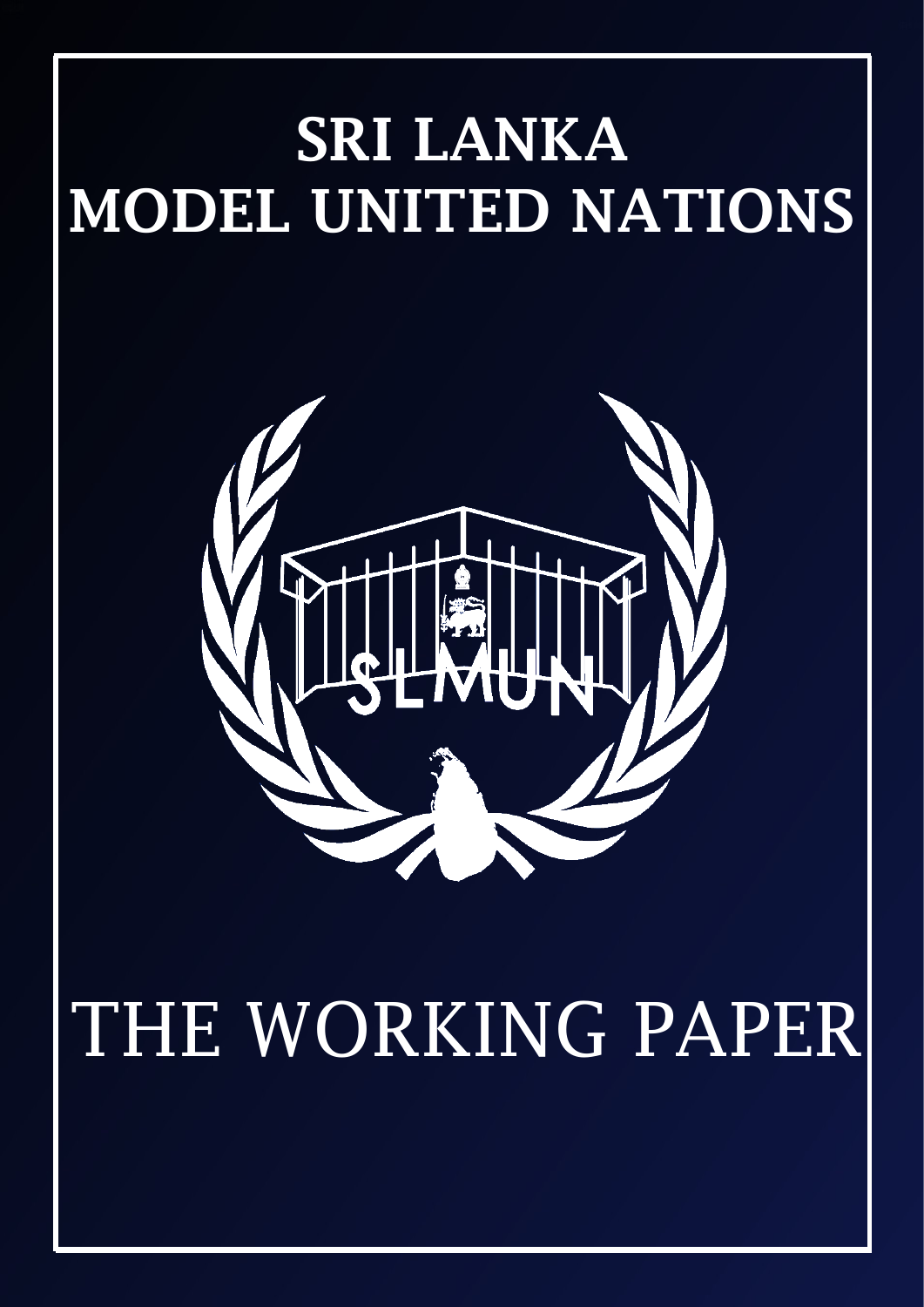Sri Lanka Model United Nations constantly strives to redefine and revolutionise MUN in Sri Lanka by encouraging Delegates to go beyond what is expected of them when it comes to solving and overcoming global challenges.

Considering the magnitude and severity of prevailing global issues, the Executive Committee has recognised the importance of "Solution Orientated" committee sessions. After much planning it was decided to replace the "Foreign Policy Statement" with a "Working Paper" Document.

Delegates are expected to submit their Working Papers on or before the 28<sup>th</sup> of September 2019 to their respective Head Tables via email.

### **What is a "Working Paper"?**

A "Working Paper" is considered to be the precursor to a Draft Resolution. It is a document where Delegates initially formulate solutions with respect to their committee's topic and in accordance to their Country's stance.

The Working Paper Document will thereafter be utilized by Delegates as a guideline during Unmoderated Caucus sessions in forming a Draft Resolution.

#### **Structure**

The Working Paper is primarily a solution based document and will follow a structure akin to that of a resolution albeit it **does not include Draft Pre-Ambulatory Clauses and will only contain Draft Operative Clauses**

Draft Operative Clauses are purely action orientated and must address the Agenda which a Delegate wishes to present at Conference. Ideally each individual Draft Operative Clause should be clear, succinct and address a single complete idea and set forth action to be taken.

*Example: Urges member states to comply with the goals of the UN Department of Humanitarian Affairs to streamline efforts of humanitarian aid ;)* The following words can be used to present a Draft Operative Clause:

*A list of Operative Clauses maybe found on the Delegate Manual at www.slmun.org*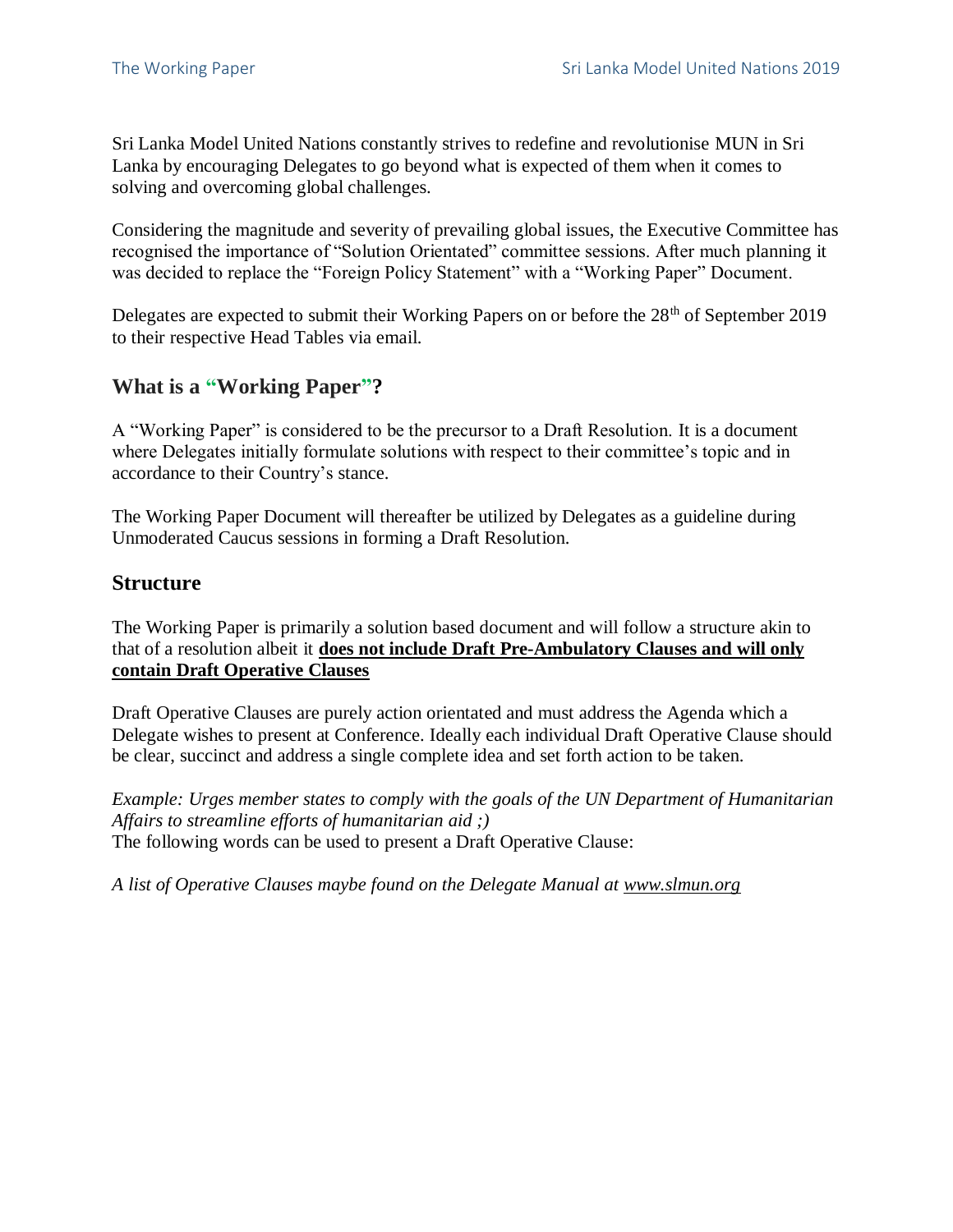#### **Changes in Process: From a Working Paper to a Resolution**

| $\left( \mathrm{1}\right)$         |                                                             |  |
|------------------------------------|-------------------------------------------------------------|--|
| <b>Creation of a Working Paper</b> |                                                             |  |
| (2)                                | <b>Submission to a Head Table</b>                           |  |
| (3)                                | Preparation of a Draft Resolution during Unmoderated Caucus |  |
|                                    | $\circled{4}$<br><b>Draft Resolution and Ammendments</b>    |  |
|                                    | (5)<br><b>Voting and finalization of Passed Resolutions</b> |  |

- 1. Delegates are expected to submit their Working Papers on or before the  $28<sup>th</sup>$  of September 2019 to their respective Head Tables via email.
- 2. Submitted Working Papers will be reviewed and marked by the Delegates Head Table on grounds such as feasibility and effectiveness. Draft Operative Clauses imperative for discussion will be separated by the Head Table in order to ensure their use in Committee Session.
- 3. Delegates are allowed to utilize their Working Papers during Unmoderated Caucus in conjunction with those of other delegates in the same bloc barring Foreign Policy Violations.
- 4. The Head Table may consult Sponsor Nations regarding the use of previously identified Draft Operative Clauses in the Draft Resolution. Standard procedure for Amendments are followed.
- 5. Following completion of open debate, voting will be carried out on resolutions according as per Normal Procedure.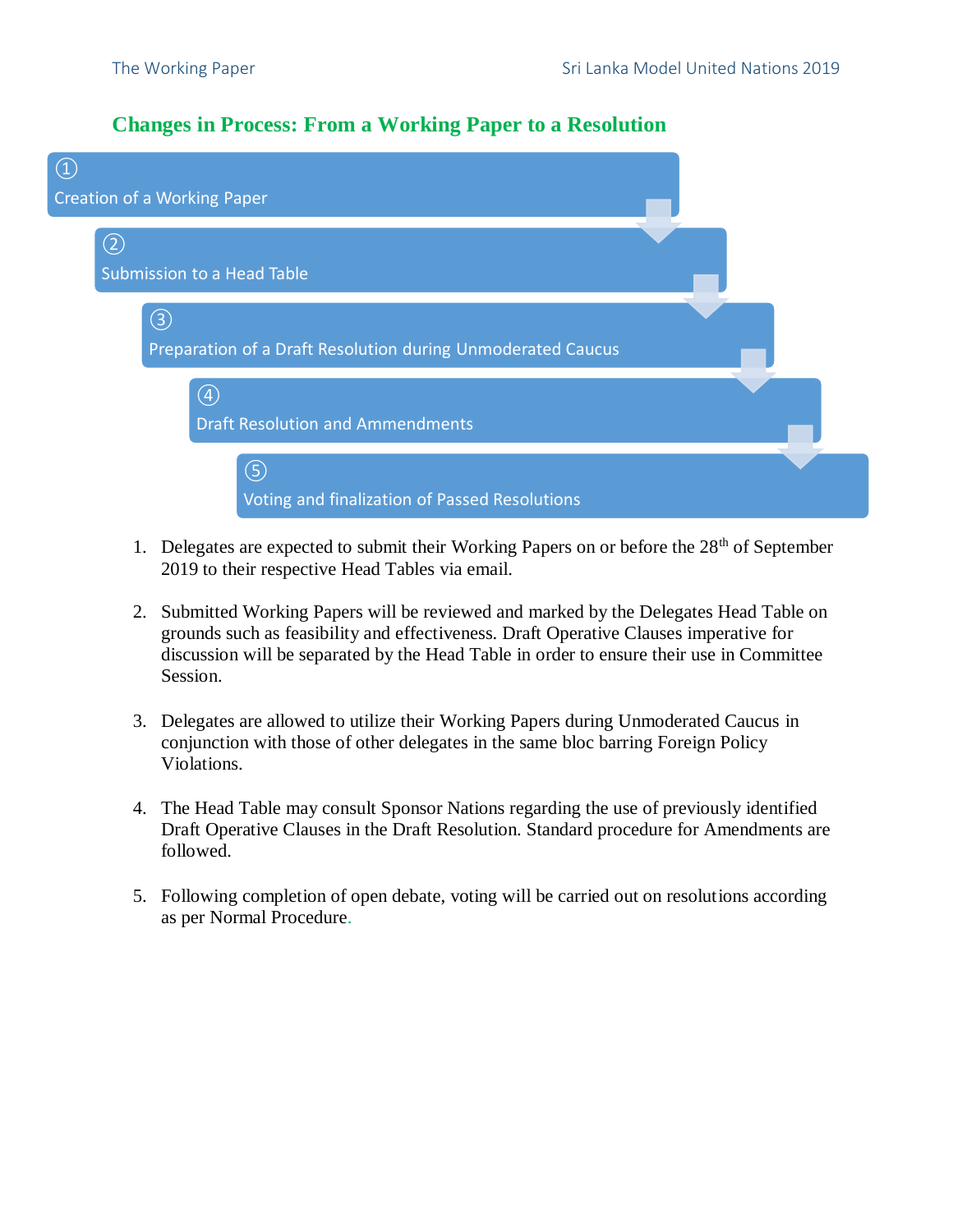#### **How will Delegates be marked?**

Submitted Working Papers will be judged based on the following criteria:

- 1. How well the Delegate has understood the topic
- 2. Feasibility and effectiveness of Draft Operative Clauses with respect to the Country's stance on the topic.

In line SLMUN's shift in focus towards "Solution Orientated" discussions marks will be predominantly awarded to Delegates based on the 2nd Criteria.

Improvements on mechanisms currently in place are welcomed, however reiteration of solutions which have already status quo will not be recognized.

Delegates are encouraged to submit a minimum of 3 Draft Operative Clauses (not inclusive of sub clauses) and a maximum of one A4 page (i.e.  $400$  words + 50 words). Submissions which fail to adhere to the minimum and maximum word limits will be marked down.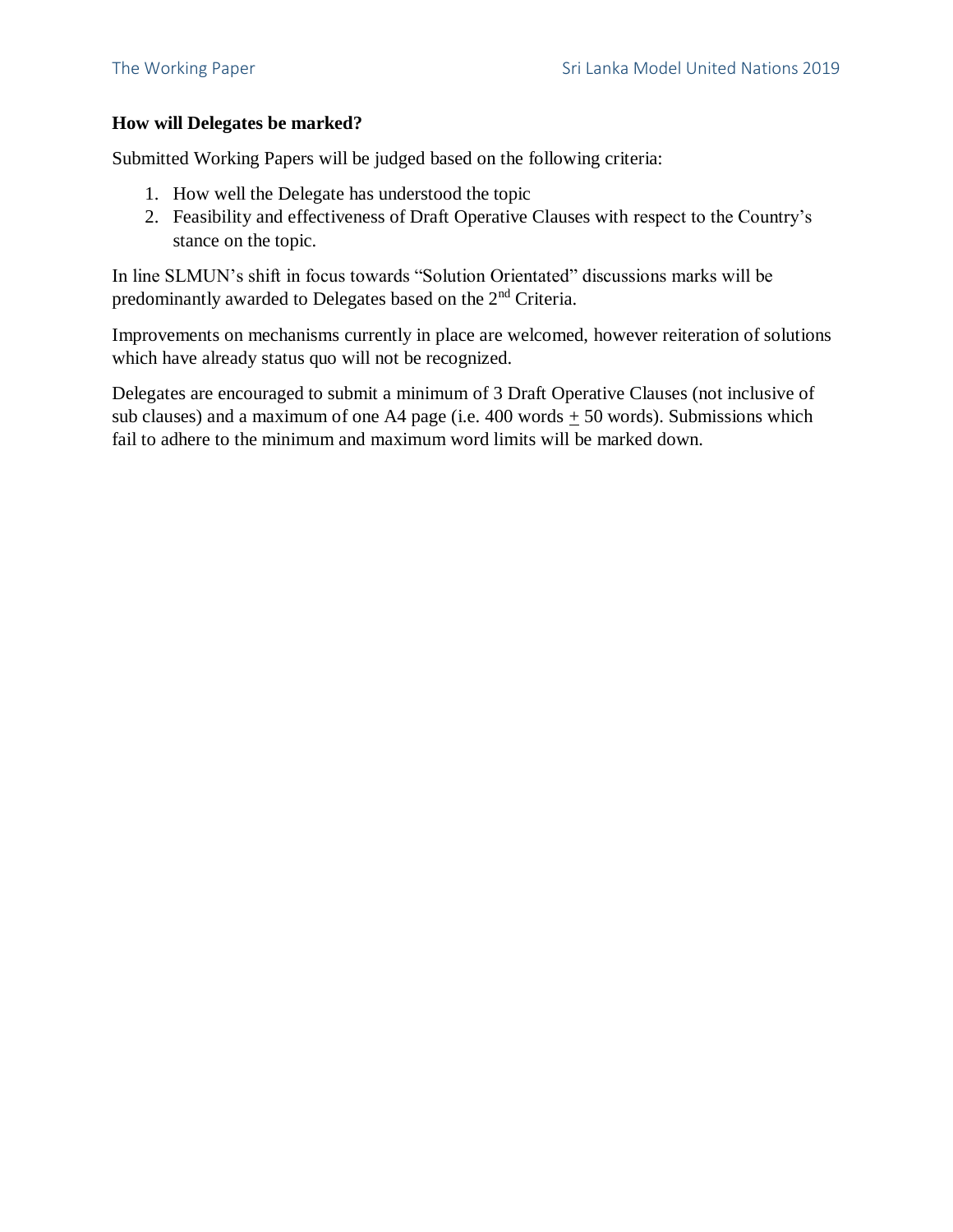## **Sample Working Paper 1**

Delegate Name -

Committee – UN Commission on Science and Technology

Proposing Nation- United Kingdom

Topic – International News Flow Imbalance

1. Recommends that a three-level information interchange system be established on the National, Regional, and International levels to ameliorate the current problems of news flow imbalance, operating as follows:

a. Each region's member nations will report their national information and receive the information of other nations in their region from the regional level of this interchange system;

b. Nations will decide the character of the news flow media best suited to the need of their sovereign territory, be this printed, audio, or audio visual;

c. Regional News Gathering Agencies will serve to gather information from the nations in their region, and these boards will have no editorial discretion and will serve to forward all information to the International Board;

d. Each regional agency will be composed of representatives from every member nation of the region;

e. The primary function of the International Board will be to translate information accumulated from the regional news gathering agencies;

f. The secondary purpose will be to transmit all information gathered back to the member nations via the regional news gathering agencies;

g. In order to expedite the transfer of information from the international to regional level the International Board will utilize a UN frequency on an EEC (European Economic Community) satellite;

2. Urges the establishment of the University of International Communications, with main branch in Geneva, Switzerland, and additional branches located in each of the aforementioned regions, to pursue the following aims:

a. The University and branches will be established with the express purpose of bringing together world views and facilitating the transfer of technology;

b. All member nations of the United Nations will be equally represented at the University;

c. Incentives will be offered to students of journalism and communications at the University to return to their countries to teach upon completion of instruction;

d. The instructors of the regional education centres will be comprised of a multi-partisan coalition of educators from throughout the world;